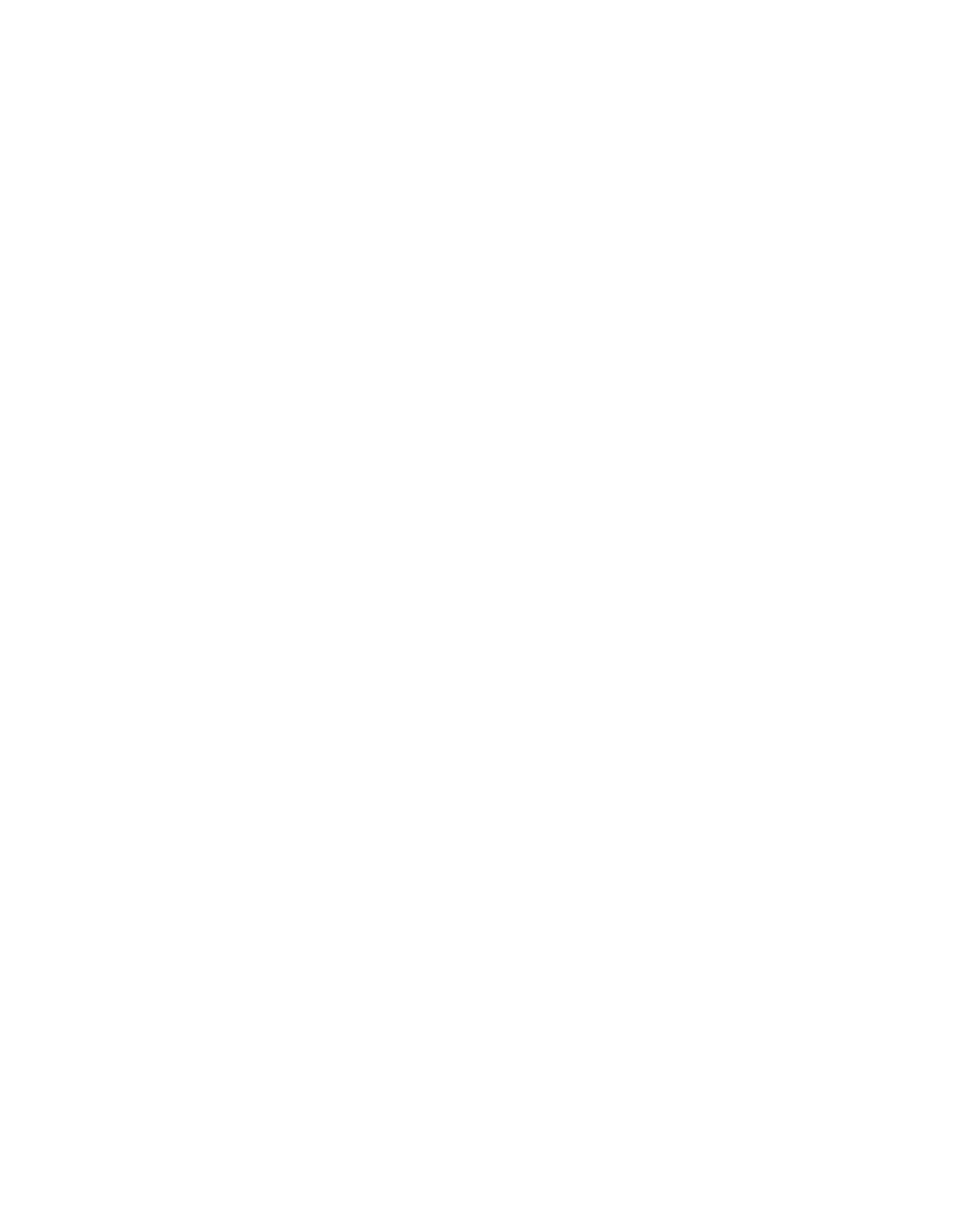strong incentive to maintain the status quo. Why remove a relatively flexible source of income, lab fees, from your budget by changing the way introductory labs are taught or by eliminating labs altogether?

Finally, laboratories, even as cook book labs, are generally difficult to bring into production. A thousand and one things can and do go wrong. To paraphrase the late Art Linkletter, "students do the darndest things." From mixing the wrong chemicals to the inevitable spills to being involved in serious accidents, almost anything can and does happen in a lab full of students. To be sure, this is part of learning how to function in a laboratory environment but, it also means that instructors tend to stick with well-established labs that minimize the potential for chaos. This generally means that labs are designed and written as simply as possible, providing students with step by step instructions throughout each experiment right to the experimental conclusion. If the solution turns red you did the experiment right if not, repeat steps 1 through 5. This is far removed from the trial and error associated with real labs. The control and predictability of step by step laboratory protocols has a further advantage of limiting student complaints, an important consideration for the tenure and promotion process. Students do not like uncertainty and often reflect this in course evaluations. Real science is full of uncertainty. The closer teaching labs get to "real labs" the greater the uncertainty in experimental outcomes. Students following traditional laboratory instructions have become comfortable knowing what they have to do to get a grade. Being graded on an outcome based on a defined process provides students a level of comfort. These factors make it difficult for faculty to change the types of labs offered and the way labs are taught. Generally speaking, new labs take a lot of effort to design, test and implement and are usually associated with a higher number of student complaints, especially if they are problem based or open ended. In other words, the rewards for changing labs are few while the penalties can be significant, including poor tenure review and havingless time for research and grant writing among them. Indeed, looking at the cost benefit ratio, the costs of changing labs are often significant relative to the benefits gained by a faculty member for doing so. *Notestive Commut to Provide Life Support to the Traditional Undergraduate Teaching LeoPsycrum in the Statis quod . Why remove a relative of provide type thanging the way introductory labs are uzagit of formally different* 

So, where does all of this leave us? First of all, change may come despite many of the issues just described with perhaps the biggest driver of change being the length and depth of the "Great Recession." Indeed, the *Chronicle* has highlighted a number of these moves (Chronicle of Higher Education, *Budget Cuts Force Chemistry Department to Hold Some Labs Online*, Oct. 8, 2010) and as the impact of the recession continues, we will likely see other forced changes to the science laboratory curriculum. But is this all bad? As the saying goes, "crisis creates opportunity for change," and nowhere is there more opportunity or need for change than in the way laboratory-based science is taught. However, the problem with crisis driven change is that more often than not, the change we see is in efficiencies — that is, doing the same or similar things only cheaper. Rarely does this result in the types of change that bring about a fundamentally new paradigm, in this case a new way of teaching laboratory science. This is particularly true given that the current bricks and mortar model of laboratory education represents the gold standard by which all possible alternatives must be judged. And it is true that few, if any, of the alternative strategies for laboratory-based education, such as the use of lab kits, remote instrumentation, virtual and online labs, can replicate the traditional "hands‑on" laboratory. But should they? Is it really desirable to replicate traditional "hands‑on" labs using these alternative strategies or should educators be trying to use these approaches to create an entirely new laboratory teaching and learning paradigm?

In rethinking the traditional views of science education, educators and administrators should be focusing on the things these alternate strategies make possible. For example, a significant advantage of an online remote laboratory experience that incorporates remote instrumentation over its brick‑and‑mortar counterpart is that online laboratories do not have to be confined within defined timeframes (typically two‑ or three‑hour time blocks). This means that online laboratory activities can be less prescriptive in nature, delivered with greater